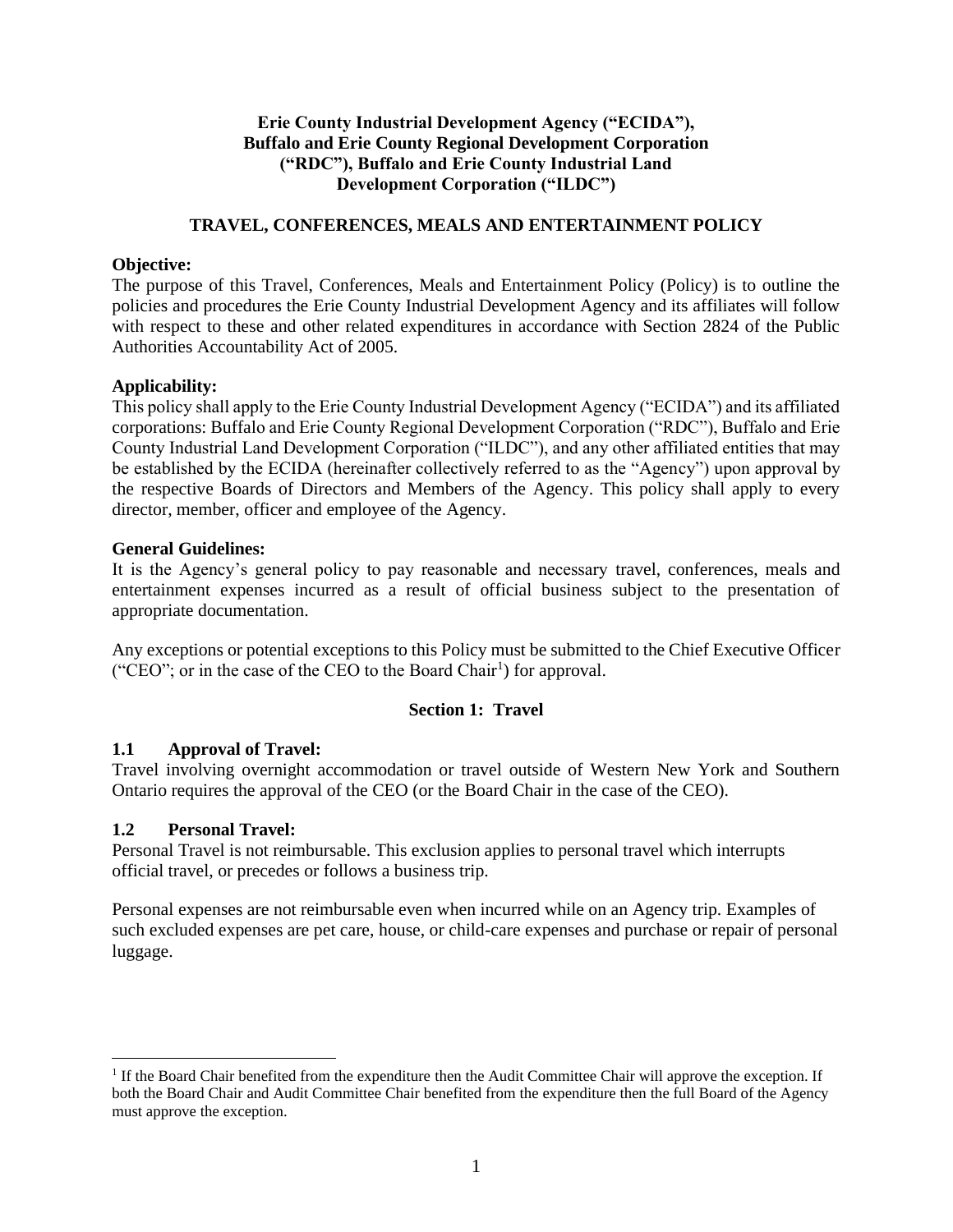### **1.3 Reimbursable Travel Expenses:**

Where practical, employees should perform appropriate due diligence to obtain the lowest reasonable costs for travel expenses.

Transportation expenses shall be reimbursed based on an economical mode of transportation and the most commonly traveled route consistent with the authorized purpose of the trip.

Transportation tickets should be procured in advance in order to obtain any discounts offered by the carrier. Every reasonable effort should be made to cancel reservations on a timely basis to avoid noshow or late cancellation charges.

#### **A. Automobile Travel**

(i) **Personal Vehicle.** Travelers may use their personal vehicle for business purposes if it is less expensive than renting a car, taking a taxi, or using alternative transportation, or if it saves time.

In most circumstances, mileage shall be computed as the distance traveled to the business destination. Mileage will be reimbursed at the prevailing IRS mileage rate reimbursement limits which are intended to cover the cost of fuel, depreciation, insurance, maintenance and other similar operating costs. Expenses related to the mechanical failure or accidents to personal cars are not reimbursable.

When utilizing a personal vehicle for business, travelers must maintain liability insurance on the vehicle in accordance with New York State requirements. The Agency may periodically request proof of insurance from such travelers.

(ii) **Rental Cars.** A vehicle may be rented when renting would be more advantageous to the Agency than other means of commercial transportation, such as using a taxi. Advance reservations should be made whenever possible and a compact or economy model requested unless the itinerary, number of travelers or baggage support the choice of a larger vehicle. The traveler is responsible for obtaining the best available rate commensurate with the requirements of the trip. When the traveler uses a rental car also for a personal side trip, he or she is expected to pay the appropriate portion of both the per-diem and the mileage expense.

The Agency's insurance company currently provides liability and physical damage coverage if a vehicle is rented in the Agency's name in the U.S. or Canada. Therefore, if similar coverage is offered by the rental company, it should be declined in these circumstances.

(iii) **Miscellaneous Automobile-related Expenses.** Charges for parking, ferries, bridges, tunnels, or toll roads while an individual is traveling on Agency business will be reimbursed.

#### **B. Air Travel**

Whenever practicable, travelers are expected to use tourist, economy, coach or "standard" accommodations for air travel. The Agency discourages more than three employees traveling on the same flight.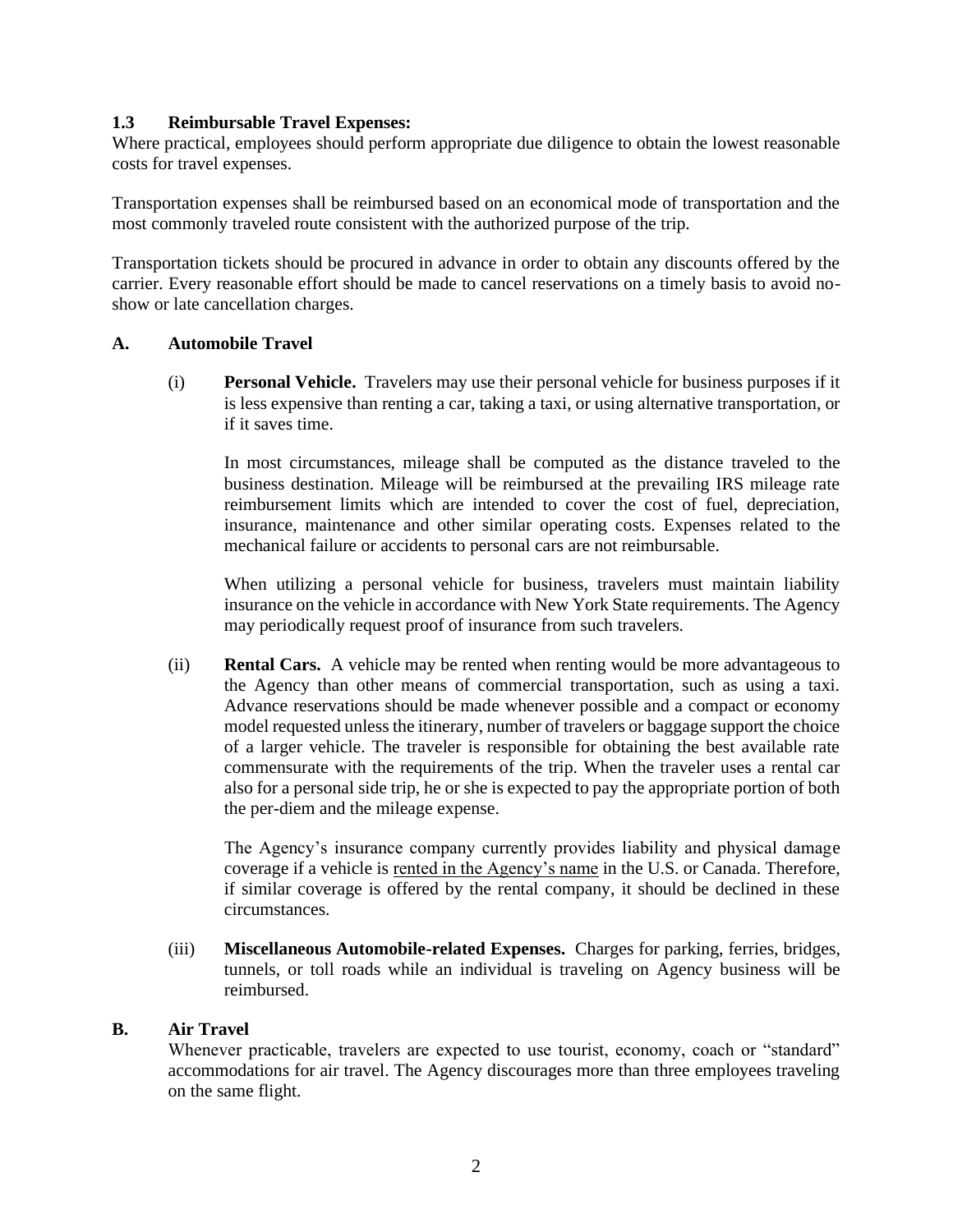Travelers may retain Agency business frequent flyer mileage credits for personal use. However, air carrier selection cannot be biased by the traveler's frequent flyer affiliation. The lowest cost air travel should take precedence after considering departure/arrival times and number of stops.

# **C. Surface Transportation Used in Lieu of Air Travel**

If advance approval has been obtained, a traveler may use surface transportation for personal reasons even though air travel is the appropriate mode of transportation. The cost of meals and lodging, parking, mileage, tolls, taxis, and ferries incurred while in transit by surface transportation may be reimbursed. Such costs shall not exceed the cost of airfare, based on the cost of regular coach fare available for the location of travel from a standard commercial air carrier plus transportation costs to and from the airport.

# **D. Other Forms of Transportation**

Rail, shuttle, subway or bus transportation may be used if it is convenient and less expensive than alternative transportation or it saves time. If a traveler's destination is served by a regularly scheduled airline, the use of rail or bus transportation shall be reimbursed in accordance with the procedures specified under Surface Transportation in Lieu of Air Travel.

# **E. Food and Lodging**

Lodging, meals, gratuities and related miscellaneous expenses while an individual is on travel status for the Agency will be reimbursed in their actual, reasonable amounts when properly documented. Gratuities should generally not exceed 20% of the total bill and are reimbursable if a restaurant receipt is submitted. Generally, hotel housekeeping gratuities are reimbursable up to \$5 per day. Accommodations are expected to be comfortable and appropriate to the particular purpose of the trip-not luxurious or extravagant. Wherever possible, the Agency's New York State sales tax exemption should be claimed. Tax exemption letters are available from the Finance Department.

## **F. Miscellaneous Travel Expenses**

Examples of miscellaneous travel expenses that **are reimbursable** are the following:

- Reasonable tips for baggage handling, etc.
- Business telephone or internet calls and occasional, reasonable personal calls.
- Highway and bridge tolls.
- Necessary parking fees.
- Small supplies on an emergency basis
- Fees for visas, passports, and inoculations are allowable when they are a specific and necessary condition of fulfilling a work assignment.
- Cab gratuities, generally not exceeding 20% of the total cost of the cab ride.

## **G. Travel Expenses Not Reimbursed**

Expenses that are **not reimbursable** include:

- Lost or stolen tickets, cash, or personal property.
- Fines.
- Accident insurance premiums (the Agency provides workers compensation and accidental death and disability insurance to employees).
- Child, pet or house-sitting expenses.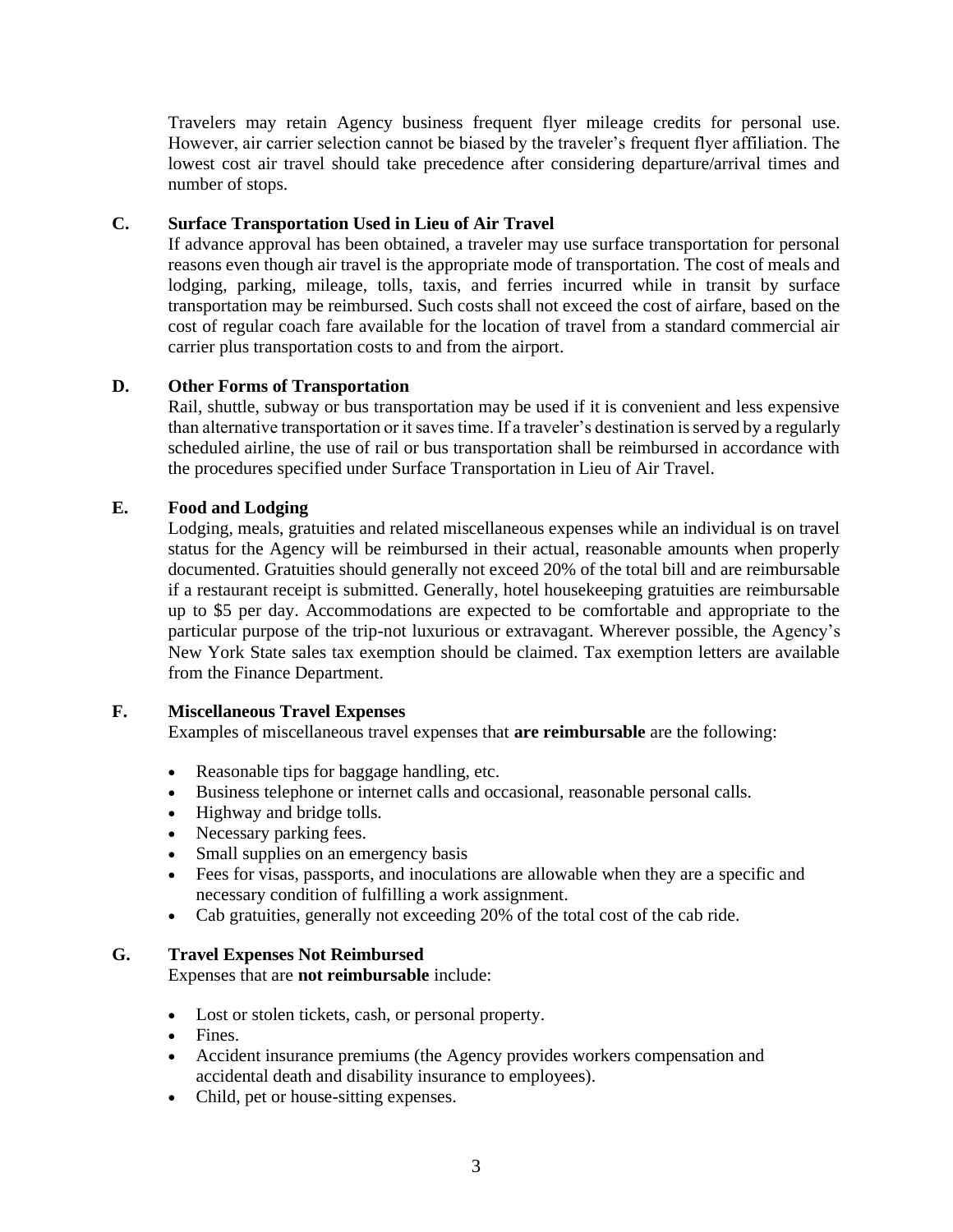- Penalties or fees for cancellation or change of discounted tickets when the cancellation or change came about from personal rather than Agency choice.
- In-room movie or video game rentals.
- Hotel mini-bar charges.
- Dry cleaning (unless the Agency requests that the traveler extends their regularly scheduled trip or when the traveler is away from home for more than six days).
- All costs pertaining to spouses, partners or other non-Agency personnel accompanying the traveler
- Tobacco products

The above listings are not all-inclusive and items not listed will be reviewed on a case-by-case basis.

#### **Section 2: Conferences and Seminars**

Reimbursement of conference and seminar fees and related hotel and meal expenses will be limited to those reasonable, necessary, approved expenses which are reported in an Expense Report with supporting receipts or documentation. The Agency will only reimburse reasonable meal and beverage expenses of guests when the purpose of the meeting is to discuss Agency business. If this is the case, the Agency requires that the traveler provide a listing of the guests whose costs are being reimbursed, their organization and title and the business purpose of the meeting.

If a conference registration fee includes an extra charge for social activities, such as site-seeing tours, golf outings, etc., these charges are considered personal expenses and will not be reimbursed.

### **Section 3: Dues of Professional or Technical Organizations**

Dues for approved memberships in professional or technical organizations are reimbursable when they are related to the employee's job responsibilities.

#### **Section 4: Meals & Entertainment**

There are occasions when the Agency may provide meals and light refreshments to Board or committee members, officers, employees, guests or visitors to support the mission of the Agency. As with other Agency expenditures, authorized officials must exercise prudent business judgment in reviewing proposed expenditures for meals and light refreshments based on their reasonableness and benefit to the Agency and its mission of promoting general economic development in Erie County. In addition, such expenditures should be cost effective and in accordance with the best use of Agency administered funds.

Meals and entertainment costs of a spouse or partner will only be reimbursed if their presence serves a business purpose (such as if he or she has a significant role in the proceedings or makes an important contribution to the success of the event). Official functions to which spouses or partners are invited as a matter of protocol or tradition may be considered as bona fide business-related activities if their inclusion serves a legitimate business purpose.

#### **4.1 Employee Morale-Building Activities Exception**

The cost of meals, light refreshments and entertainment for official employee morale-building activities that serve an Agency business purpose may be reimbursed as an exception to this Policy. Examples of such occasions include a gathering to honor a departing employee who is retiring or who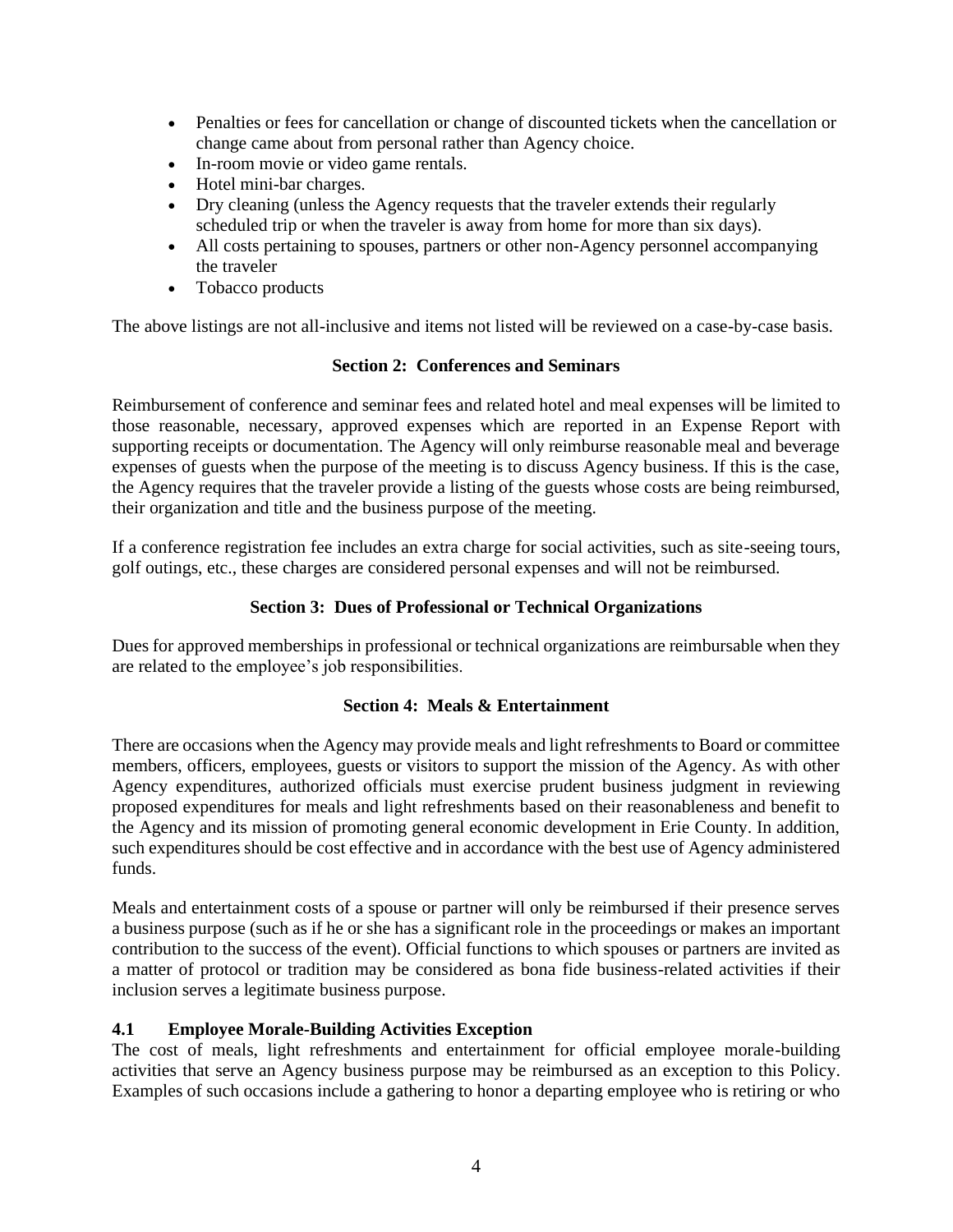is separating from Agency employment, employee recognition receptions, annual staff picnics, and holiday gatherings. Employee gifts and/or celebrations for milestone anniversaries (ex. 10, 15, 20, 25, etc.) are also allowed. Celebrations and/or cakes for employee birthdays or for Agency interns are not reimbursable.

# **4.2 Entertainment Expenses Not Reimbursed**

Expenses that are **not reimbursable** include:

- Entertainment expenses that are lavish or extravagant under the circumstances;
- Entertainment expenses for birthdays, weddings, anniversaries, or farewell gatherings (excluding the morale-building expenses referenced in section 4.1 above).
- Memberships/dues for private clubs, unless such membership is determined by the Board and/or Members to be appropriate for the conduct of Agency business in accordance with its corporate purposes.
- Adult entertainment

# **Section 5: Advances**

Cash advances are not generally provided because individuals who travel regularly on Agency business are encouraged to use their personal credit cards to charge their travel expenses.

If hardship would result or for travelers without a personal credit card, cash advances can be obtained from the Finance department. To obtain an advance, the traveler must complete a "Request for Cash Advance" form which must be approved by both the CFO and CEO (or CFO and the Chair of the Audit Committee in the case of the CEO). Any excess of cash advances over allowable out-of-pocket costs must be promptly refunded to the Agency.

## **Section 6: Reimbursement Approval**

Reimbursement may be requested as soon as the individual has made the expenditure, completed their Expense Report and had it approved. Expense Reports must be approved by the individual's Division Manager or the CEO (or Chair of the Audit Committee in the case of the CEO). The individual approving the Expense Report should not have personally benefited from the expenditure. If the Agency Chairperson benefited from the expenditure then the Audit Committee Chair must approve the Expense Report. If both the Agency Chairperson and the Audit Committee Chair benefited from the expenditure then the Board or Members of the Agency must approve the Expense Report.

In approving a request to reimburse an individual for expenditures authorized under this Policy, the approving authority must determine that:

- The expenditure serves a clear and necessary business purpose of benefit to the Agency and its mission of promoting general economic development in Erie County;
- The expenditure of funds is reasonable, cost effective, and in accordance with the best use of Agency administered funds;
- Any alternatives that would have been equally effective in accomplishing the desired objectives were considered.

Individuals may not approve the reimbursement of their own expenses. In addition, an employee shall not approve the expenses of an individual to whom he or she reports either directly or indirectly.